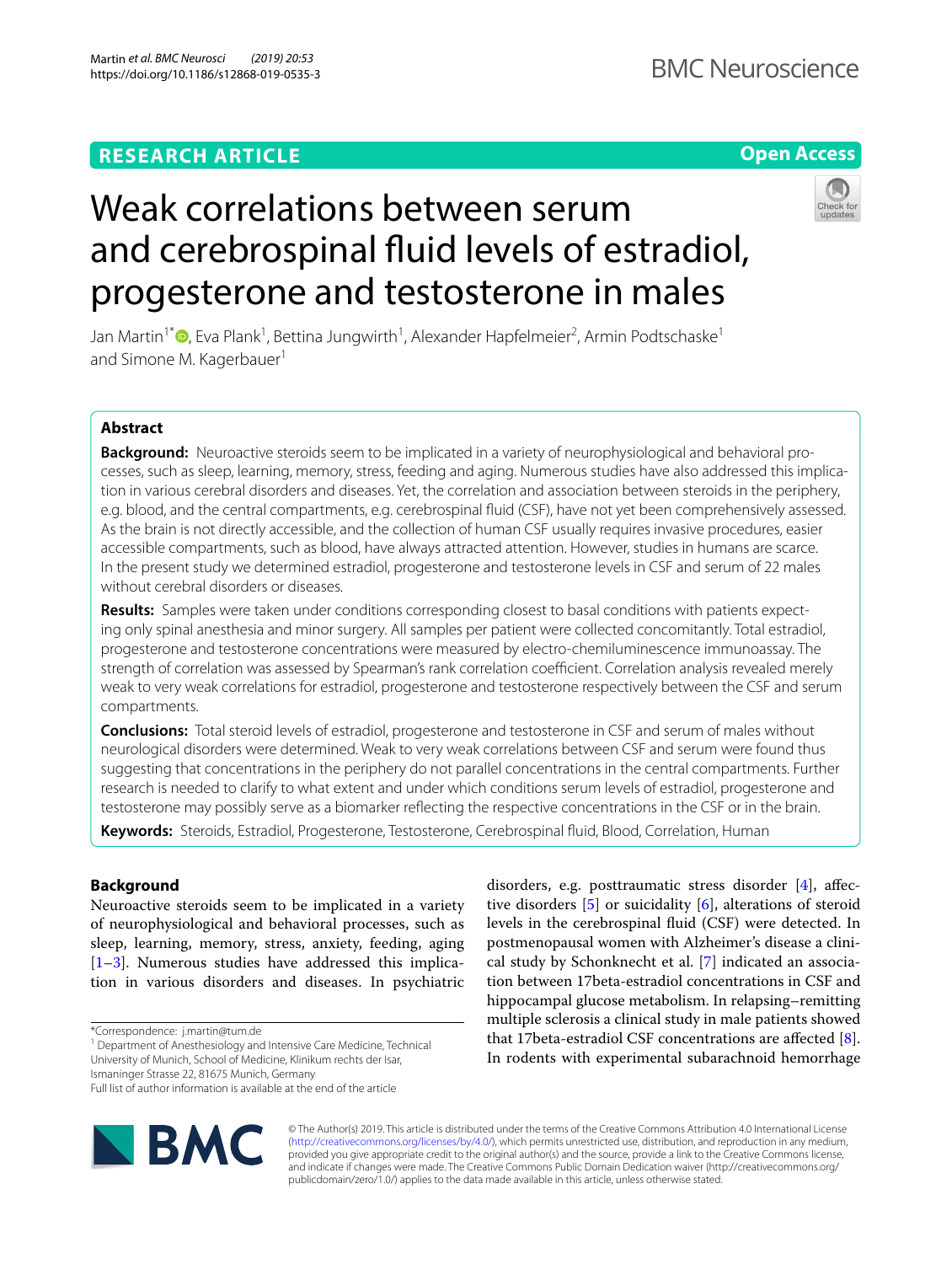Lin et al.  $[9-11]$  $[9-11]$  investigated the beneficial effect of 17-beta-estradiol in attenuating cerebral vasospasm.

However, a general dilemma of human studies on neuroactive steroids is that the brain is not directly accessible. Even presuming that steroid levels in the CSF may refect steroid activity in the brain, the dilemma in principle persists as human CSF also is not easy to obtain and usually requires invasive procedures such as lumbar puncture or ventricular drainage. Thus, the issue of whether concentrations of steroids in easier accessible compartments, such as blood, may adequately reflect neuropeptide activity in the CSF remains subjected to studies [\[12\]](#page-5-9).

The present study determined levels of estradiol, progesterone and testosterone in CSF and blood of males without neurological disorders or diseases. The aim of the study was to evaluate the correlations of these levels between the two compartments.

### **Methods**

The study was approved by the ethics committee of the medical faculty of the Technische Universität München (Project number 2410/09). CSF and blood samples of 22 male patients (mean age 59 years, range 20 to 88 years) were prospectively analyzed. Written informed consent was provided by all patients. CSF and blood samples were obtained concomitantly during spinal anesthesia for elective minor urologic or orthopedic surgery. All patients were otherwise healthy. None of the patients sufered from neurological or psychiatric disorders. CSF samples were taken before the intrathecal injection of the local anesthetic. All samples were collected into plastic serum tubes and analyzed immediately.

Total estradiol, progesterone and testosterone concentrations in CSF and serum were measured on a Roche Mannheim Cobas e 411 immunoassay analyzer using an electro-chemiluminescence immunoassay (detection limit of 5 pg/ml for estradiol, detection limit of 0.05 ng/ ml for progesterone, detection limit of 0.025 ng/ml for testosterone).

Strength of bivariate monotonous correlation of quantitative data was assessed by Spearman's rank correlation coefficient. An absolute value of the correlation coefficient of 0.00–0.19 indicates a very weak correlation, 0.20–0.39 a weak correlation, 0.40–0.59 a moderate correlation, 0.60–0.79 a strong correlation and a value of 0.80–1.0 a very strong correlation. Exploratory hypothesis testing was performed on two-sided 5% signifcance levels and R version 3.5.0 (R Foundation for Statistical Computing, Austria, Vienna) was used for all computations.

## **Results**

Patient characteristics are listed in Table [1](#page-2-0). The descriptive statistics of the study group are described in Table [2](#page-2-1). Spearman's rank correlation coefficients between serum und CSF concentrations of estradiol, progesterone and testosterone are presented in Table  $3$ . The correlation analysis of estradiol, progesterone and testosterone levels in serum and CSF revealed only weak to very weak correlations between the two compartments with coefficients below 0.3 for all three steroids.

## **Discussion**

In humans, the correlation and association between steroids in the periphery, e.g. blood, and the central compartments, e.g. CSF, have not yet been comprehensively assessed. This issue has long been addressed and remains subjected to studies in order to shed light on a complex system of peripheral and central steroid synthesis and steroid penetration across the blood–brain and blood– CSF barrier  $[12, 13]$  $[12, 13]$  $[12, 13]$  $[12, 13]$ . This investigation analyzed the correlation of estradiol, progesterone and testosterone levels between CSF and serum of males without cerebral disorders or diseases. The results showed weak to very weak correlations between the two compartments.

An early study in humans by Backstrom et al. [[13\]](#page-5-10), published in 1976, found a clear relationship between levels of estradiol, progesterone and testosterone in CSF and plasma unbound and total concentrations. The findings by Backstrom et al. difer from the results of this study. These differences may be attributable to a differing gender distribution in the study groups as Backstrom et al. included predominantly females. In the present study, only males were investigated. It should also be noted that in the study by Backstrom et al. samples from patients with headache investigations or patients with neuroses were analyzed [[13\]](#page-5-10) while in the present study only patients without neurological diseases were included. In fertile and postmenopausal females, Molnar et al. [[14](#page-5-11)] determined steroid levels in CSF and blood by radioimmunoassay and reported modest correlations for estradiol and progesterone between CSF and serum while the correlation for testosterone was weak. Again, the patients included in the study by Molnar et al. [[14\]](#page-5-11) sufered from a variety of neurological disorders and diseases, predominantly headaches but also epilepsy, brain tumors or cerebral atrophy. In this discussion on correlations and associations between steroids levels in peripheral and central compartments Kancheva et al. [\[12,](#page-5-9) [15\]](#page-5-12) argue that some peripheral steroids penetrate the blood–brain barrier providing at least substances for the central nervous system metabolome and thus the predictive value of peripheral steroids appears to be comparable with that of the CSF steroids. Kancheva et al. investigated levels of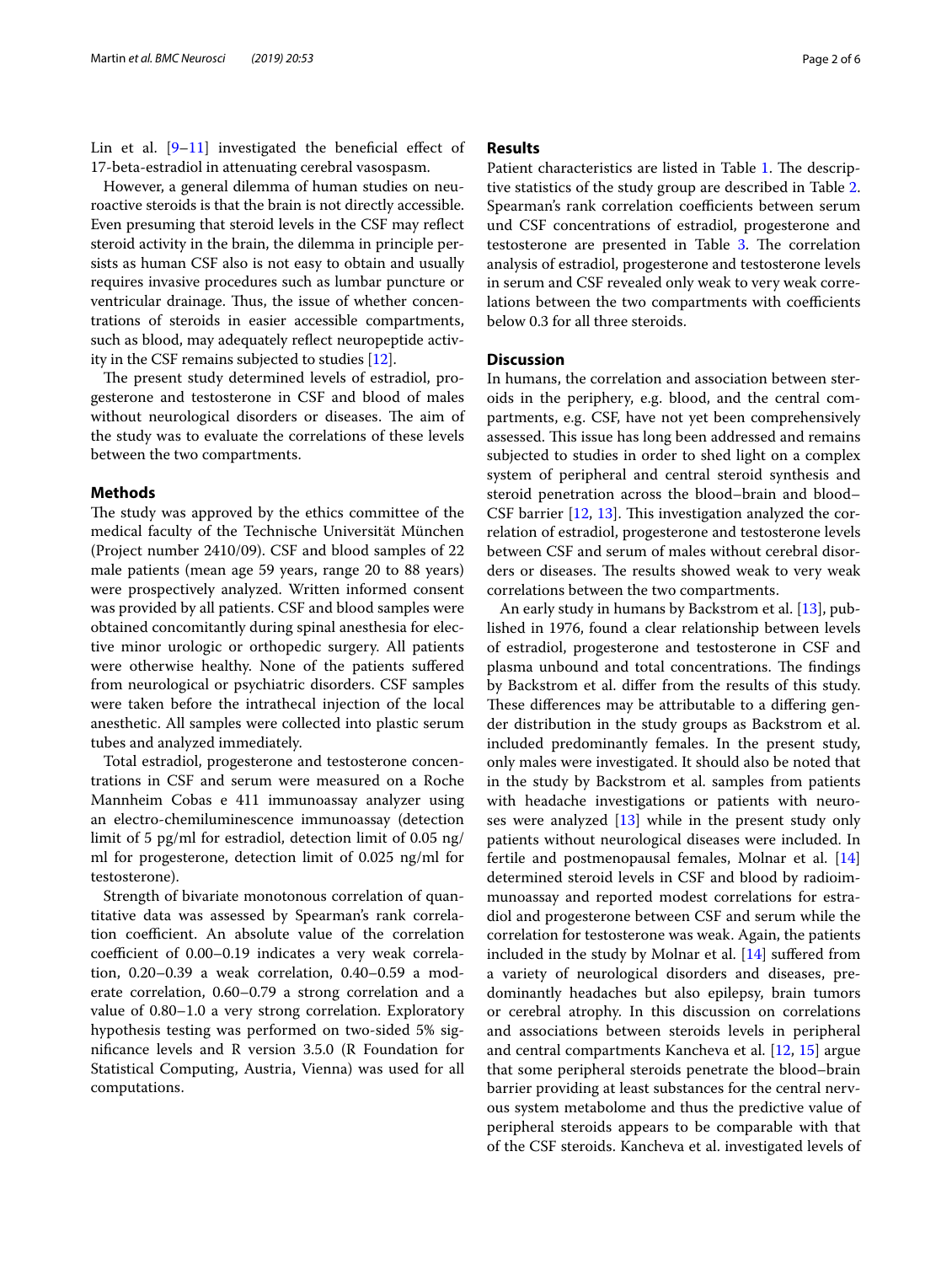## <span id="page-2-0"></span>**Table 1 Patient data**

|                | Age | Operation          | <b>Estradiol</b> |        | Progesterone |        | <b>Testosterone</b> |        |
|----------------|-----|--------------------|------------------|--------|--------------|--------|---------------------|--------|
|                |     |                    | in serum         | in CSF | in serum     | in CSF | in serum            | in CSF |
| 1              | 62  | TUR prostate       | 19.9             | < 5.0  | 0.8          | < 0.03 | 4.4                 | 0.3    |
| $\overline{2}$ | 87  | TUR bladder        | 39.6             | < 5.0  | 0.3          | < 0.03 | 6                   | 0.2    |
| 3              | 79  | TUR bladder        | 44.4             | < 5.0  | 0.2          | < 0.03 | 3.9                 | 0.2    |
| $\overline{4}$ | 78  | TUR bladder        | 43.7             | < 5.0  | 0.6          | < 0.03 | 14                  | 0.4    |
| 5              | 79  | TUR prostate       | 6.4              | < 5.0  | 0.1          | < 0.03 |                     | 0.14   |
| 6              | 81  | TUR bladder        | 23.5             | < 5.0  | 0.2          | < 0.03 | 4.4                 | 0.2    |
| 7              | 55  | Metal removal leg  | 24.8             | < 5.0  | 0.7          | < 0.03 | $\overline{4}$      | 0.2    |
| 8              | 49  | Testicle surgery   | 27.6             | < 5.0  | 0.84         | < 0.03 | 6.1                 | 0.2    |
| 9              | 20  | Knee arthroscopy   | 26.8             | < 5.0  | 1.1          | 0.031  | 3.1                 | 0.2    |
| 10             | 39  | Knee arthroscopy   | 25.6             | 9.5    | 0.7          | < 0.03 | 2.4                 | 0.2    |
| 11             | 55  | Osteosynthesis leg | 31.7             | 6.4    | 0.3          | < 0.03 | 6.8                 | 0.22   |
| 12             | 83  | TUR prostate       | 21.7             | 13.6   | 0.2          | < 0.03 | 0.2                 | 0.30   |
| 13             | 21  | Osteosynthesis leg | 36.9             | < 5.0  | 0.8          | 0.03   | 6.5                 | 0.2    |
| 14             | 88  | TUR bladder        | 54.3             | 5.4    | 0.3          | < 0.03 | 6.8                 | 0.16   |
| 15             | 58  | Knee arthroscopy   | 24.6             | < 5.0  | 0.1          | < 0.03 | 3.3                 | 0.1    |
| 16             | 63  | Knee prothesis     | 53.5             | < 5.0  | 0.7          | < 0.03 | 6.8                 | 0.2    |
| 17             | 68  | TUR prostate       | 17.5             | < 5.0  | 0.5          | 0.08   | 4.3                 | 0.2    |
| 18             | 45  | TUR bladder        | 22.3             | < 5.0  | 0.6          | < 0.03 | 4.9                 | 0.2    |
| 19             | 72  | TUR bladder        | 24.8             | < 5.0  | 0.5          | < 0.03 | 4.2                 | 0.1    |
| 20             | 65  | TUR bladder        | 25.8             | < 5.0  | 0.6          | < 0.03 | 4.5                 | 0.2    |
| 21             | 23  | Metal removal leg  | 23               | < 5.0  |              | < 0.03 | 4.3                 | 0.2    |
| 22             | 41  | Metal removal leg  | 16.9             | < 5.0  | 0.5          | < 0.03 | 2.1                 | 0.2    |

*TUR* transurethral resection

## <span id="page-2-1"></span>**Table 2 Descriptive statistics**

|                               | Median | Mean   | <b>Minimum</b> | Maximum | Interguartile range <sup>a</sup> |        |
|-------------------------------|--------|--------|----------------|---------|----------------------------------|--------|
| Estradiol in serum (pg/ml)    | 25.2   | 28.9   | 6.4            | 54.3    | 22.3                             | 36.9   |
| Progesterone serum (ng/ml)    | 0.6    | 0.5    | 0.1            | 1.1     | 0.3                              | 0.7    |
| Testosterone in serum (ng/ml) | 4.4    | 4.7    | 0.2            | 14.0    | 3.3                              | 6.     |
| Estradiol in CSF (pg/ml)      | < 5.0  | 5.7    | < 5.0          | 13.6    | < 5.0                            | < 5.0  |
| Progesterone in CSF (ng/ml)   | < 0.03 | < 0.03 | < 0.03         | 0.08    | < 0.03                           | < 0.03 |
| Testosterone in CSF (ng/ml)   | 0.2    | 0.2    | 0.1            | 0.4     | 0.2                              | 0.2    |

Descriptive statistics of the collective ( $n=22$ )

*CSF* cerebrospinal fuid

<sup>a</sup> Deviation between the 25th and the 75th percentiles

## <span id="page-2-2"></span>**Table 3 Correlation analysis**

| Estradiol (CSF)    | $rho = 0.120$ | $p = 0.595$ |
|--------------------|---------------|-------------|
| Progesterone (CSF) | $rho = 0.212$ | $p = 0.344$ |
| Testosterone (CSF) | $rho = 0.236$ | $p = 0.290$ |
|                    |               |             |

Spearman rank correlation analysis of CSF and serum levels revealed no strong correlation for estradiol, progesterone or testosterone between serum and CSF. An absolute value of the correlation coefficient (rho) of 0.00-0.19 indicates a very weak correlation, 0.20–0.39 a weak correlation, 0.40–0.59 a moderate correlation, 0.60–0.79 a strong correlation and a value of 0.80–1.0 a very strong correlation

*CSF* cerebrospinal fuid

unconjugated steroids between CSF and serum in males and postmenopausal females undergoing ventriculostomy due to obstructive hydrocephalus [[12](#page-5-9)]. For these measurements, Kancheva et al. used gas-chromatography–mass spectrometry and radioimmunoassay showing several strong correlations between CSF and serum free steroids although demonstrating a very weak correlation for progesterone and a weak correlation for testosterone [[12\]](#page-5-9). In male adults afected by relapsing– remitting multiple sclerosis Caruso et al. [[8\]](#page-5-6) investigated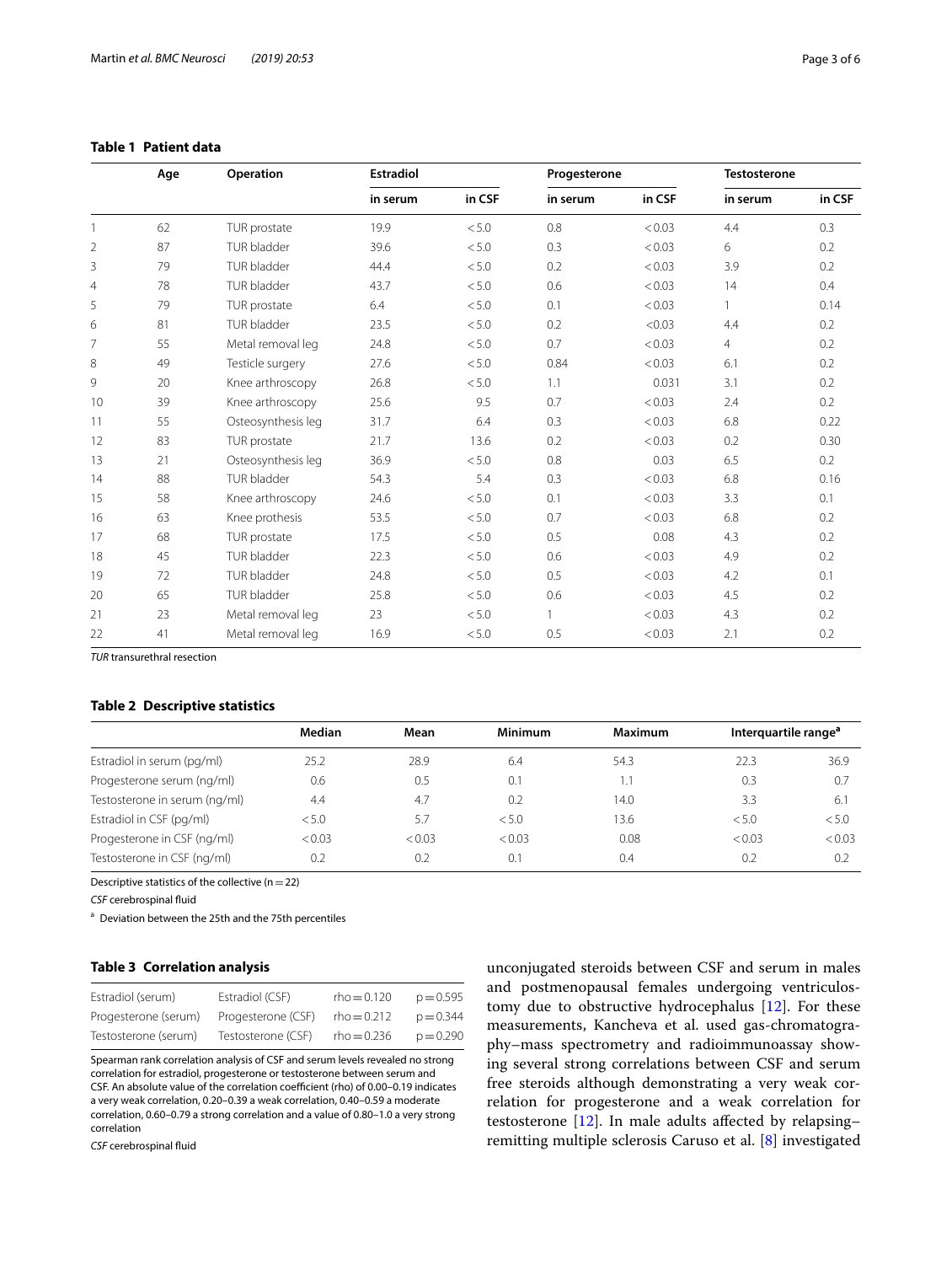neuroactive steroids by liquid chromatography–tandem mass spectrometry in CSF and plasma and observed that the changes in CSF were only partially reproduced in plasma. In another study by Caruso et al.  $[16]$  $[16]$  $[16]$ , however in rodents, neuroactive steroid levels in plasma and CSF did not fully correlate with their levels in central nervous system and peripheral nervous system tissues. Caruso et al. also analyzed neuroactive steroid levels in plasma and CSF of patients treated with fnasteride for androgenic alopecia and report that, even after discontinuation of the drug, progesterone and dihydrotestosterone are increased and decreased respectively in CSF but unafected in plasma while 17β-estradiol levels were increased in plasma but unchanged in CSF [\[17](#page-5-14)]. In an investigation in women with functional hypothalamic amenorrhea Brundu et al. [[18](#page-5-15)] demonstrated a stronger increase of cortisol concentrations in CSF than in serum compared to the respective cortisol levels in eumenorrheic women. Although, in the view of Brundu et al. the mechanisms sustaining this gradient between the peripheral circulation and the CSF were beyond the scope of their investigation, this data illuminate the potential discordance between central and peripheral compartments [[18\]](#page-5-15). Interestingly, in a study on patients with traumatic brain injury, Santarsieri et al. showed a strong correlation between CSF and serum progesterone levels in patients with brain injury while there was barely a modest correlation in healthy controls [\[19](#page-5-16)]. Similarly, a modest correlation for cortisol was seen in the patients with brain injury while the correlation was very weak in healthy controls [[19](#page-5-16)].

In view of the numerous studies discussing the alteration of steroid levels in the CSF of patients with neurological disorders [[4–](#page-5-2)[6](#page-5-4), [20](#page-5-17), [21](#page-5-18)], the comparability across investigations in patients with and without neurological disorders appears limited. These considerations apply and complicate the interpretation of the results of the present study as patients in this cohort did not sufer from neurological or psychiatric diseases, and CSF was obtained in the context of spinal anesthesia and not for diagnostic purposes. Unfortunately, investigations in healthy humans on steroid levels in CSF and blood are scarce.

The discussion and careful interpretation of the results of the present study must also take into account general considerations on the concepts on steroid metabolism in central and peripheral compartments. In the periphery, the steroid hormones progesterone, testosterone and estradiol are synthesized from cholesterol in classic steroidogenic tissues, e.g. in the adrenal, gonad and placenta, and may exert their effects in the periphery. Peripheral steroid hormones may cross the blood–brain barrier and act centrally on brain tissues to regulate neuronal functions [\[22](#page-5-19), [23](#page-5-20)]. It is also understood and widely agreed that steroids reaching the brain from the periphery may be further metabolized in the brain [\[24–](#page-5-21)[26](#page-5-22)]. Steroids can also be synthesized within the brain de novo [\[2](#page-5-23), [26](#page-5-22)[–28](#page-5-24)], among them pregnenolone, dehydroepiandrosterone, progesterone, testosterone and 17β-estradiol [\[29](#page-5-25), [30](#page-5-26)]. This steroidogenesis proceeds in neurons and glial cells although the mechanisms controlling and regulating this synthesis remain mostly unclear [\[23](#page-5-20)[–26,](#page-5-22) [31\]](#page-5-27). In addition, a conversion of steroids, e.g. dehydroepiandrosterone, testosterone and progesterone by neural cells into active metabolites, also occurs [\[29,](#page-5-25) [32](#page-5-28)]. Thus, synthesis and conversion of steroids into metabolites further increases the complexity in which these molecules afect the function of the nervous system. It is further discussed by Giatti et al. [\[33](#page-5-29)] whether the central synthesis of steroids may be afected by steroids in the periphery resulting in central steroid concentrations that do not parallel the concentrations in the periphery. In the above mentioned study by Kancheva et al. [[12](#page-5-9)] rather strong correlations were found for the α/β-hydroxy metabolites of dehydroepiandrosterone suggesting a relatively uncomplicated transport between CSF and the peripheral circulation. In the view of Kancheva et al. [[12](#page-5-9)], borderline but relatively strong correlations of pregnenolone and dehydroepiandrosterone serum conjugates, being primarily of adrenal origin, with the free steroids in the CSF may refect the diferences in the activity of the adrenal cortex between the subjects. Caruso et al. demonstrated in male adults with relapsing–remitting multiple sclerosis that while an increase of pregnenolone and decrease of dihydroprogesterone and tetrahydroprogesterone occurred in both plasma and CSF, progesterone levels were not modifed in CSF, and levels of dihydroprogesterone were signifcantly increased in plasma but decreased in CSF [[8\]](#page-5-6). In an investigation in females with polycystic ovary syndrome, Kawwass et al. [[34\]](#page-5-30) discuss increased CSF levels of estradiol and testosterone and draw attention to the complex efects that testosterone may have on the hypothalamic cascade.

The present study, with respect to the steroids estradiol, progesterone and testosterone, demonstrated merely weak to very weak correlations between serum and cerebrospinal fluid steroid levels. The careful comparison of the results of the present study with the results of the above mentioned studies  $[12-14, 19]$  $[12-14, 19]$  $[12-14, 19]$  $[12-14, 19]$  that demonstrated difering strengths of correlation for various steroids underline the caution required when discussing whether steroids concentrations in the periphery may reflect concentrations in the CSF or in the brain. As peripheral and central metabolism or synthesis of steroids such as estradiol, progesterone and testosterone may occur concurrently, serum concentrations may not adequately refect levels in the CSF unless a rapid restoration of equilibrium between the respective compartments takes place. In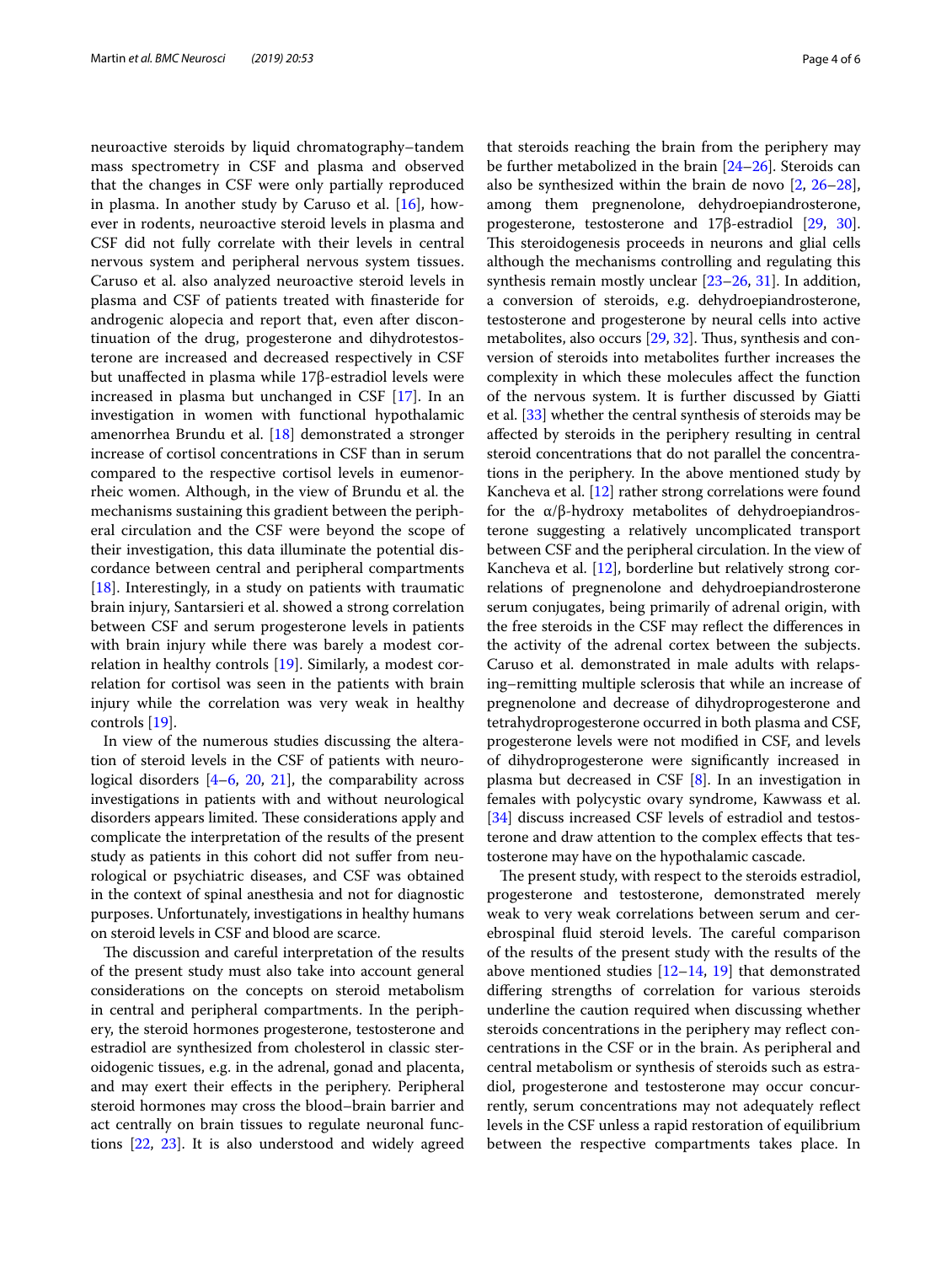addition, there is uncertainty about the extent to which steroid concentrations in the CSF and the brain correlate [[33\]](#page-5-29). In this context, the differentiation between penetration of the blood–brain barrier and penetration of the blood–CSF barrier requires research. Another issue is a better understanding of membrane transport across the blood–brain-barrier [\[35\]](#page-5-31). Furthermore, Giatti et al. [[33](#page-5-29)] point out that the varying metabolic pathways, possibly difering depending on brain area or gender, illustrate the intricacy of steroid metabolism.

The strength of the present study is the study cohort consisting of males without neurological disorders since, to our knowledge, investigations on the correlations of steroids levels in concomitantly collected samples of CSF and blood in healthy humans are very scarce. A further strength of the study is that samples were taken under conditions corresponding closest to basal conditions with patients expecting only spinal anesthesia and minor surgery. In contrast, in the above mentioned studies patients usually sufered from neurological disorders or diseases; thus, in such studies, a possible independent regulatory capacity of steroid metabolism patterns in central and peripheral compartments may have been afected by disease-related patterns.

Still, limitations of this study must be considered. The validity of steroid analysis has long been a matter of debate and the literature reveals the use of various detection methods [[12\]](#page-5-9), e.g. radioimmunoassay, enzyme immunoassay, liquid chromatography, gas chromatography–mass spectrometry, competitive protein binding assay. The electro-chemiluminescence immunoassay used in the present study was also used by Schonknecht et al. [[7\]](#page-5-5) for the measurement of estradiol levels in CSF of humans with Alzheimer`s disease. An enzyme immunoassay for the measurements of estradiol and testosterone as well as cortisol concentrations in CSF were used by Kawass et al. and Brundu et al. respectively [[18,](#page-5-15) [34](#page-5-30)]. Yet, we acknowledge that methodological deficiencies cannot be excluded. Furthermore, in this study, total steroid levels were measured. In a study on cortisol levels in blood of brain-injured patients, Savaridas et al. [[36](#page-5-32)] demonstrated an increased concentration of the free fraction of cortisol while total serum cortisol was not elevated. Although Savaridas et al. [[36\]](#page-5-32) calculated the free fraction of cortisol from total cortisol and corticosteroid-binding globulin it should be noted that measuring total steroid concentrations might not detect changes in the free fraction. But again, in the study by Savaridas et al., braininjured patients were studied and it remains questionable whether these results can be transferred to patients without neurological disorders. Lastly, with respect to the known issue that the human brain is usually not directly accessible, we reiterate that concentrations of estradiol, progesterone and testosterone were measured in the CSF

obtained by lumbar puncture and are thus coupled with the uncertainty that these levels may adequately refect the respective brain steroid concentrations. Tus, the fndings of this study are confned to the correlations between CSF and serum. However, some studies discuss that CSF measurements might be a surrogate for estimating free drug concentrations in the brain [\[37–](#page-5-33)[39\]](#page-5-34).

## **Conclusions**

Total steroid levels of estradiol, progesterone and testosterone in CSF and serum of males without neurological disorders were determined. Samples were taken under conditions corresponding closest to basal conditions. Merely weak to very weak correlations between CSF and serum were found thus suggesting that concentrations in the periphery do not parallel concentrations in the central compartments. Further research is needed to clarify to what extent and under which conditions serum levels of estradiol, progesterone and testosterone may possibly serve as a biomarker refecting the respective concentrations in the CSF or in the brain.

#### **Abbreviations**

CSF: cerebrospinal fuid; TUR: transurethral resection.

#### **Acknowledgements**

Not applicable.

#### **Authors' contributions**

JM designed the study, analyzed and interpreted the data and drafted the manuscript. EP acquired, analyzed and interpreted the data. AP acquired, analyzed and interpreted the data. AH analyzed and interpreted the data. BJ analyzed and interpreted the data and revised the manuscript. SK designed the study, acquired, analyzed and interpreted the data and revised the manuscript. All authors read and approved the fnal manuscript.

#### **Funding**

This work was supported by the German Research Foundation (Deutsche Forschungsgemeinschaft) and the Technical University of Munich in the framework of the Open Access Publishing Program.

#### **Availability of data and materials**

The datasets supporting the conclusions of this article are included within the article. The datasets used and/or analyzed during the current study are available from the corresponding author on reasonable request.

#### **Ethics approval and consent to participate**

The study was carried out according to the Declaration of Helsinki and the Guideline for Good Clinical Practice. The study was approved by the ethics committee of the medical faculty of the Technische Universität München (2410/09). All participants signed an informed consent.

#### **Consent to publish**

Not applicable.

#### **Competing interests**

The authors declare that they have no competing interests.

#### **Author details**

<sup>1</sup> Department of Anesthesiology and Intensive Care Medicine, Technical University of Munich, School of Medicine, Klinikum rechts der Isar, Ismaninger